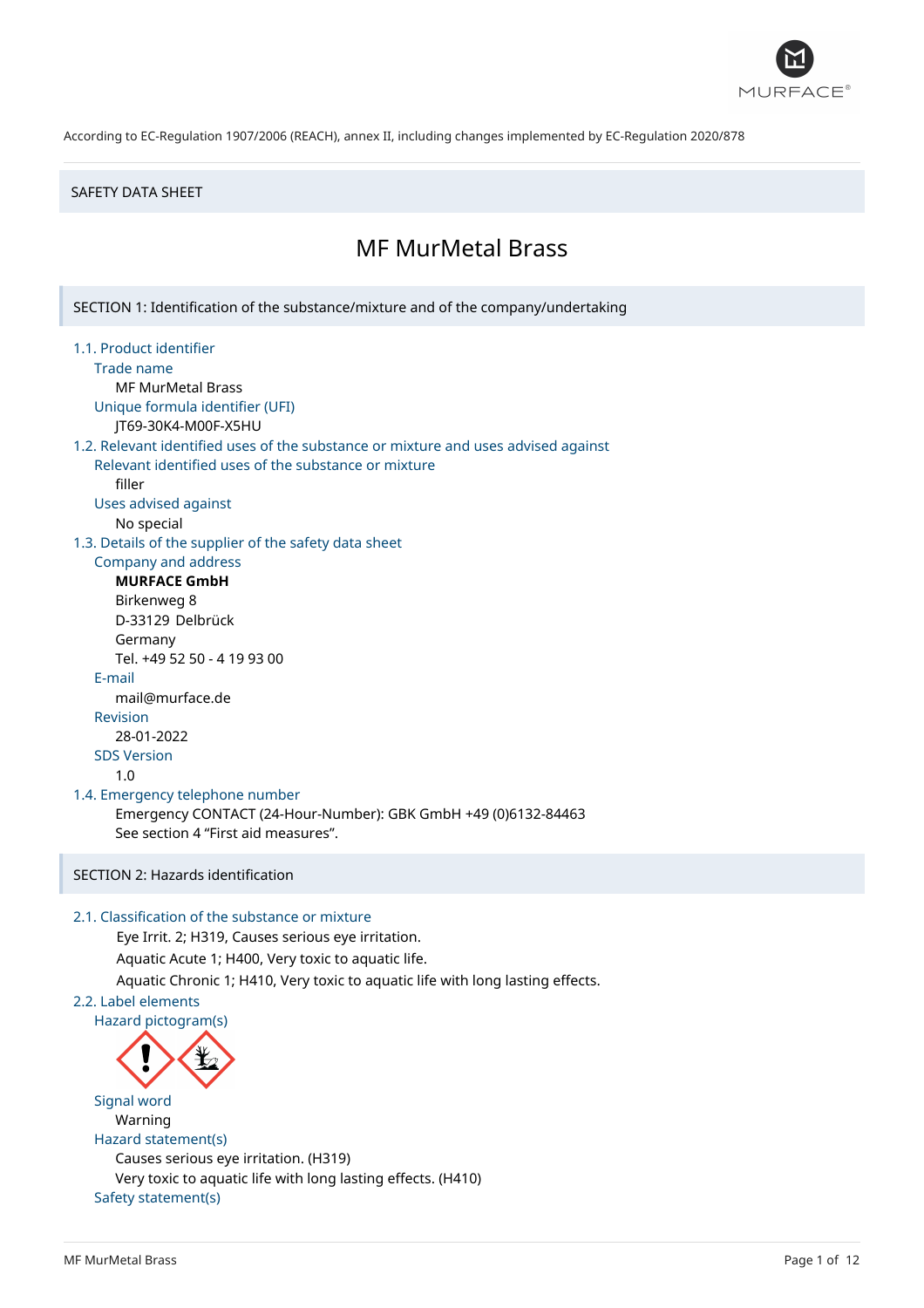

| General                                                                                                                                        |
|------------------------------------------------------------------------------------------------------------------------------------------------|
| Prevention                                                                                                                                     |
| Avoid release to the environment. (P273)                                                                                                       |
| Wear eye protection. (P280)<br>Response                                                                                                        |
| Collect spillage. (P391)                                                                                                                       |
| If eye irritation persists: Get medical advice/attention. (P337+P313)                                                                          |
| Storage                                                                                                                                        |
|                                                                                                                                                |
| <b>Disposal</b>                                                                                                                                |
| Dispose of contents/container to an approved waste disposal plant. (P501)                                                                      |
| Hazardous substances                                                                                                                           |
| No special                                                                                                                                     |
| 2.3. Other hazards                                                                                                                             |
| <b>Additional labelling</b>                                                                                                                    |
| EUH208, Contains Mixture of 5-chloro-2-methyl-2H-isothiazol-3-one and 2-methyl-2H-isothiazol-3-one (3:1). May<br>produce an allergic reaction. |
| <b>Additional warnings</b>                                                                                                                     |
|                                                                                                                                                |

This mixture/product does not contain any substances considered to meet the criteria classifying them as PBT and/or vPvB.

### SECTION 3: Composition/information on ingredients

### 3.2. Mixtures

| Product/substance                                               | Identifiers                                                                      | % w/w    | Classification                                                                                                      | <b>Note</b> |
|-----------------------------------------------------------------|----------------------------------------------------------------------------------|----------|---------------------------------------------------------------------------------------------------------------------|-------------|
| Copper                                                          | CAS No.: 7440-50-8<br>EC No.: 231-159-6<br>REACH: 1-2119480154-42<br>Index No.:  | 60-80%   | Aquatic Acute 1, H400 (M=1)<br>Aquatic Chronic 3, H412                                                              |             |
| Zink                                                            | CAS No.: 7440-66-6<br>EC No.: 231-175-3<br>REACH: 01-2119467174-37<br>Index No.: | 25-40%   | Aquatic Acute 1, H400 (M=1)<br>Aquatic Chronic 1, H410 (M=1)                                                        |             |
| Alcohols, C12-14,<br>ethoxylated                                | CAS No.: 68439-50-9<br>EC No.: 500-213-3<br>REACH:<br>Index No.:                 | $1 - 3%$ | Acute Tox. 4, H302<br>Eye Dam. 1, H318<br>Aquatic Chronic 3, H412                                                   |             |
| 1,2-benzisothiazol-3(2H)-<br>one;1,2-benzisothiazolin-<br>3-one | CAS No.: 2634-33-5<br>EC No.: 220-120-9<br>REACH:<br>Index No.: 613-088-00-6     | < 0.05%  | Acute Tox. 4, H302<br>Skin Irrit. 2, H315<br>Skin Sens. 1, H317<br>Eye Dam. 1, H318<br>Aquatic Acute 1, H400 (M=10) |             |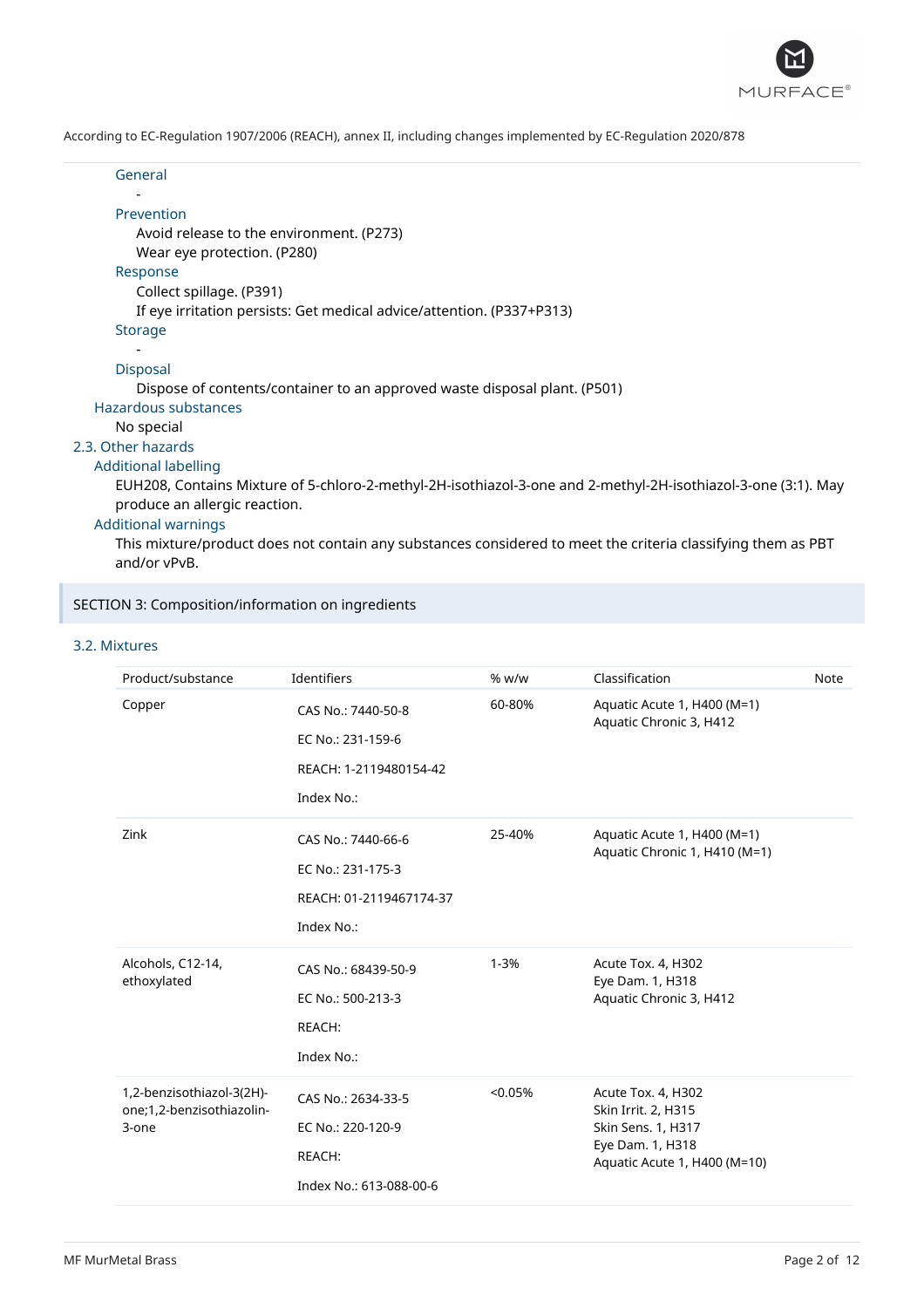

| Ethanol, 2,2'-iminobis-, N-<br>C12-18-alkyl derivs.                                                 | CAS No.: 71786-60-2<br>EC No.: 276-014-8<br>REACH:<br>Index No.: | $< 0.05\%$ | Acute Tox. 4, H302<br>Skin Corr. 1C, H314<br>Repr. 2, H361<br>Aquatic Acute 1, H400 (M=10)<br>Aquatic Chronic 1, H410 (M=10)                                                                                          |
|-----------------------------------------------------------------------------------------------------|------------------------------------------------------------------|------------|-----------------------------------------------------------------------------------------------------------------------------------------------------------------------------------------------------------------------|
| Mixture of 5-chloro-2-<br>methyl-2H-isothiazol-3-<br>one and 2-methyl-2H-<br>isothiazol-3-one (3:1) | CAS No.: 55965-84-9<br>EC No.: 911-418-6<br>REACH:<br>Index No.: | $< 0.05\%$ | Acute Tox. 3, H301<br>Acute Tox. 2, H310<br>Skin Corr. 1C, H314<br>Skin Sens. 1A, H317<br>Eye Dam. 1, H318<br>Acute Tox. 2, H330<br>Aquatic Acute 1, H400 (M=100)<br>Aquatic Chronic 1, H410 (M=100)<br><b>EUH071</b> |

#### -----

See full text of H-phrases in section 16. Occupational exposure limits are listed in section 8, if these are available. Other information

#### No special

### SECTION 4: First aid measures

#### 4.1. Description of first aid measures

#### General information

In the case of accident: Contact a doctor or casualty department – take the label or this safety data sheet. Contact a doctor if in doubt about the injured person's condition or if the symptoms persist. Never give an unconscious person water or other drink.

#### Inhalation

Upon breathing difficulties or irritation of the respiratory tract: Bring the person into fresh air and stay with him/her.

### Skin contact

IF ON SKIN: Wash with plenty of water and soap.

Remove contaminated clothing and shoes. Ensure to wash exposed skin thoroughly with water and soap. DO NOT use solvents or thinners.

If skin irritation occurs: Get medical advice/attention.

### Eye contact

Upon irritation of the eye: Remove contact lenses. Flush eyes immediately with plenty of water or isotonic water (20-30°C) for at least 5 minutes and continue until irritation stops. Make sure to flush under upper and lower eyelids. If irritation continues, contact a doctor. Continue flushing during transport.

### Ingestion

Provide plenty of water for the person to drink and stay with him/her. In case of malaise, seek medical advice immediately and bring the safety data sheet or label from the product. Do not induce vomiting, unless recommended by the doctor. Have the victim lean forward with head down to avoid inhalation of- or choking on vomited material.

### Burns

Not applicable

#### 4.2. Most important symptoms and effects, both acute and delayed

This product contains substances that may trigger an allergic reaction to predisposed persons. Irritation effects: This product contains substances, which may cause irritation upon exposure to skin, eyes or lungs. Exposure may result in an increased absorption potential of other hazardous substances at the area of exposure.

4.3. Indication of any immediate medical attention and special treatment needed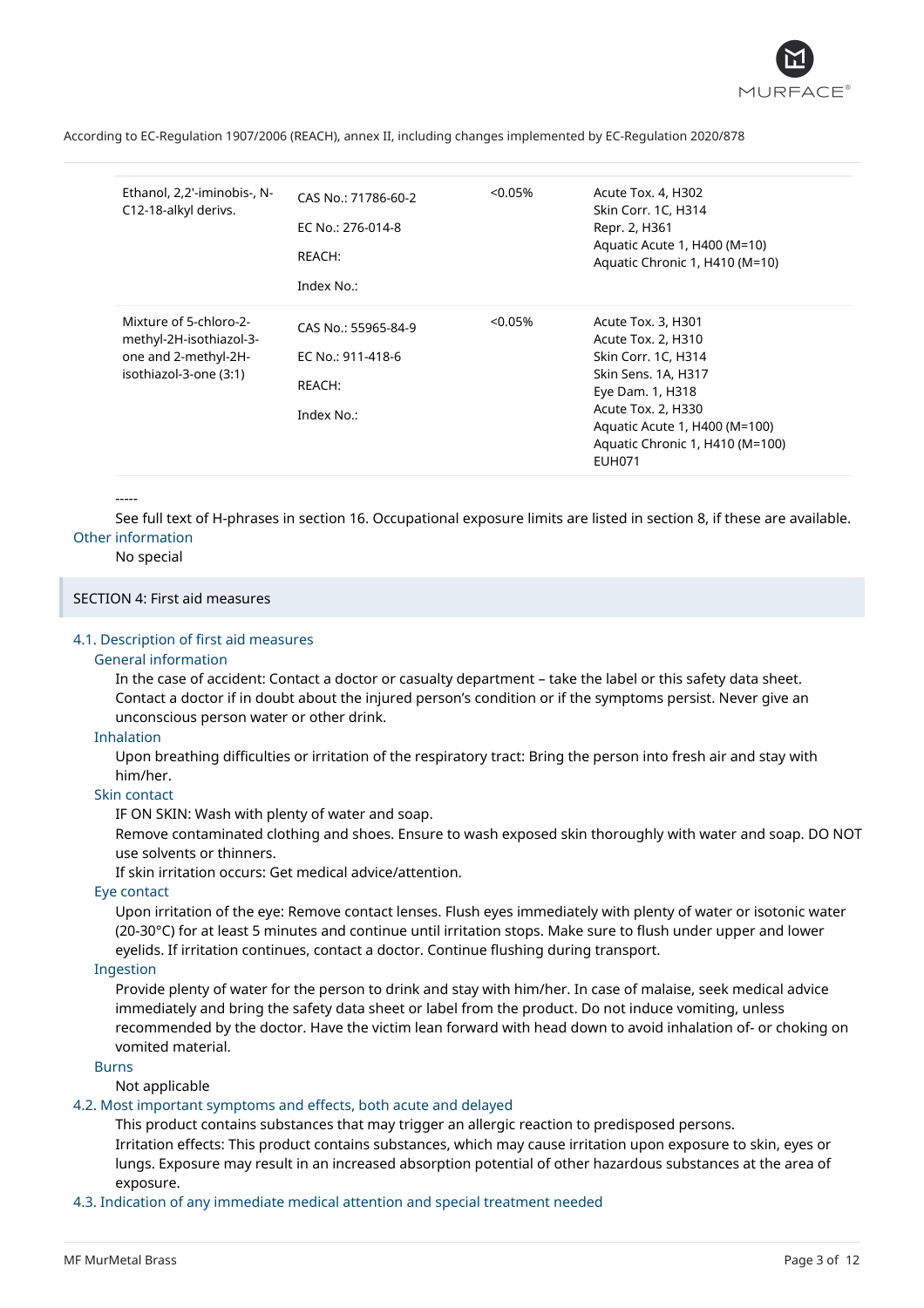

If eye irritation persists: Get medical advice/attention. Information to medics

Bring this safety data sheet or the label from this product.

### SECTION 5: Firefighting measures

### 5.1. Extinguishing media

Suitable extinguishing media: Alcohol-resistant foam, carbon dioxide, powder, water mist. Unsuitable extinguishing media: Waterjets should not be used, since they can spread the fire.

### 5.2. Special hazards arising from the substance or mixture

Fire will result in dense smoke. Exposure to combustion products may harm your health. Closed containers, which are exposed to fire, should be cooled with water. Do not allow fire-extinguishing water to enter the sewage system and nearby surface waters.

If the product is exposed to high temperatures, e.g. in the event of fire, dangerous decomposition compounds are produced. These are:

Carbon oxides (CO / CO2).

### 5.3. Advice for firefighters

Wear self-contained breathing apparatus and protective clothing to prevent contact. Upon direct exposure contact The National Poisons Information Service (dial 111, 24 h service) in order to obtain further advice.

### SECTION 6: Accidental release measures

### 6.1. Personal precautions, protective equipment and emergency procedures

### No specific requirements

### 6.2. Environmental precautions

Avoid discharge to lakes, streams, sewers, etc. In the event of leakage to the surroundings, contact local environmental authorities.

### 6.3. Methods and material for containment and cleaning up

Use sand, earth, vermiculite, diatomaceous earth to contain and collect non-combustible absorbent materials and place in container for disposal, according to local regulations.

To the extent possible cleaning is performed with normal cleaning agents. Avoid use of solvents.

### 6.4. Reference to other sections

See section 13 on "Disposal considerations" in regard of handling of waste.

See section 8 "Exposure controls/personal protection" for protective measures.

### SECTION 7: Handling and storage

### 7.1. Precautions for safe handling

It is recommended to install waste collection trays in order to prevent emissions to the waste water system and surrounding environment.

Smoking, drinking and consumption of food is not allowed in the work area.

See section 8 "Exposure controls/personal protection" for information on personal protection.

#### 7.2. Conditions for safe storage, including any incompatibilities

Containers that have been opened must be carefully resealed and kept upright to prevent leakage.

### Recommended storage material

Keep only in original packaging.

### Storage temperature

Dry, cool and well ventilated

### Incompatible materials

Strong acids, strong bases, strong oxidizing agents, and strong reducing agents.

### 7.3. Specific end use(s)

This product should only be used for applications quoted in section 1.2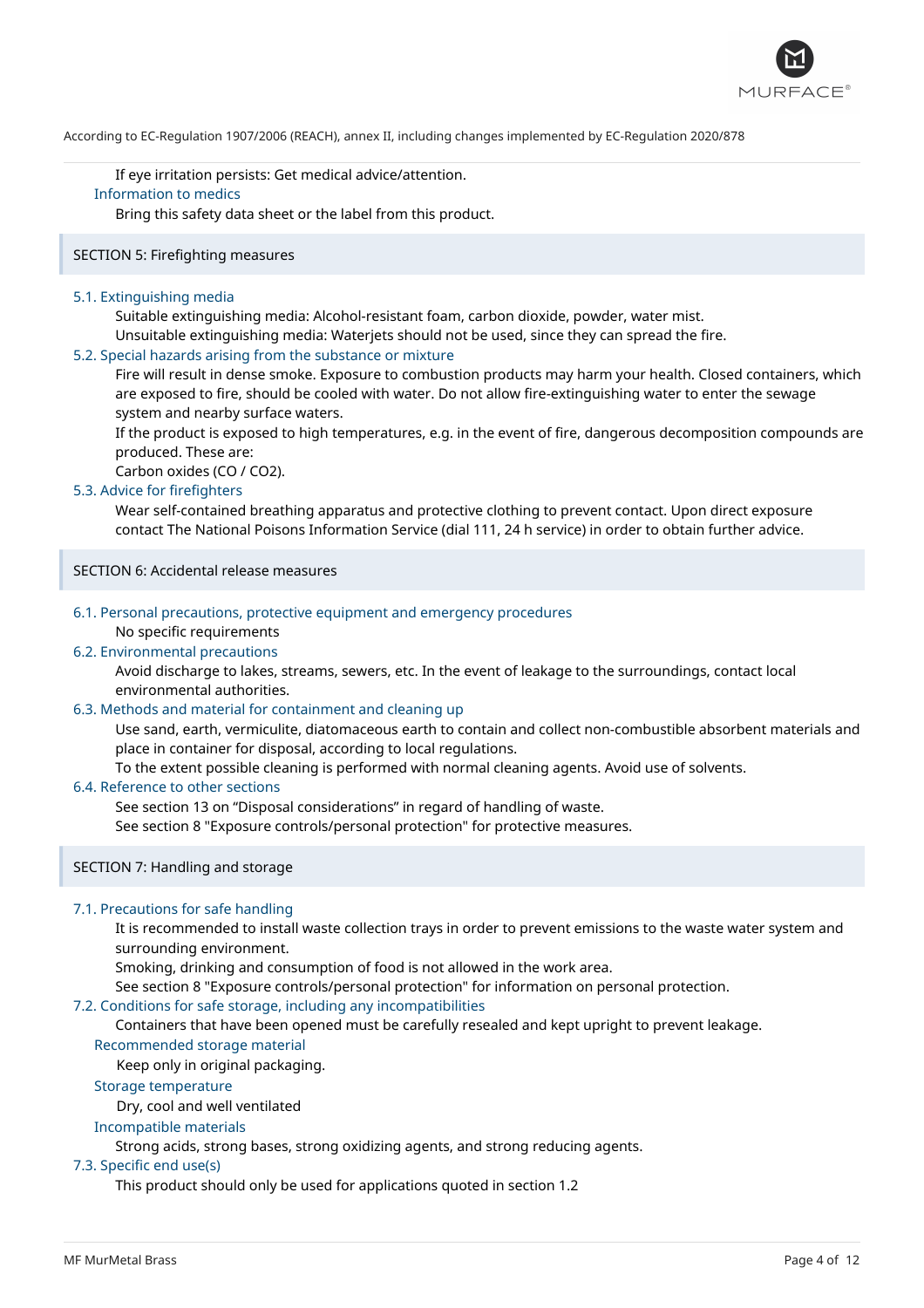

### SECTION 8: Exposure controls/personal protection

#### 8.1. Control parameters

No substances are listed in the national list of substances with an occupational exposure limit.

### DNEL

No data available

### PNEC

### No data available

8.2. Exposure controls

Control is unnecessary if the product is used as intended.

### General recommendations

Smoking, drinking and consumption of food is not allowed in the work area.

### Exposure scenarios

There are no exposure scenarios implemented for this product.

### Exposure limits

Occupational exposure limits have not been defined for the substances in this product.

### Appropriate technical measures

Apply standard precautions during use of the product. Avoid inhalation of vapours.

### Hygiene measures

In between use of the product and at the end of the working day all exposed areas of the body must be washed thoroughly. Always wash hands, forearms and face.

### Measures to avoid environmental exposure

Keep damming materials near the workplace. If possible, collect spillage during work.

Individual protection measures, such as personal protective equipment

### **Generally**

Use only CE marked protective equipment.

No specific requirements

### Respiratory Equipment

No specific requirements

### Skin protection

| Recommended                                                                                                                               | Type/Category | Standards                |  |
|-------------------------------------------------------------------------------------------------------------------------------------------|---------------|--------------------------|--|
| Dedicated work clothing<br>should be worn. Wear a<br>protective suit in the<br>event of prolonged<br>periods of work with the<br>product. | $\sim$        | $\overline{\phantom{a}}$ |  |

### Hand protection

| Material | Glove thickness<br>(mm) | Breakthrough time<br>(min.) | Standards                         |                 |
|----------|-------------------------|-----------------------------|-----------------------------------|-----------------|
| Nitrile  | 0.4                     | > 240                       | EN374-2, EN374-3,<br><b>EN388</b> | $m_{\tilde{z}}$ |

### Eye protection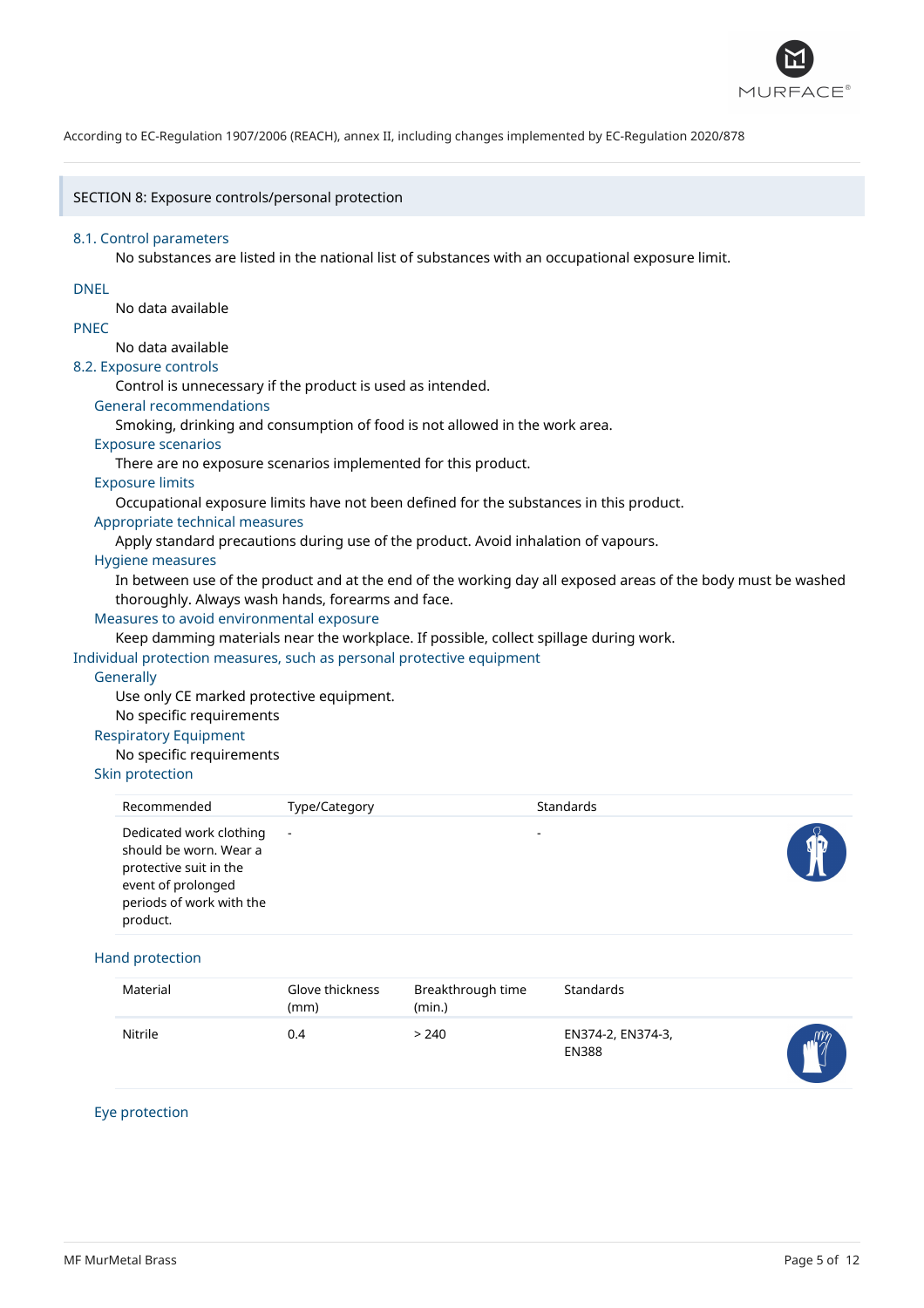

| Type                                 | Standards |  |
|--------------------------------------|-----------|--|
| Safety glasses with side<br>shields. | EN166     |  |

# SECTION 9: Physical and chemical properties

| 9.1. Information on basic physical and chemical properties                                     |  |
|------------------------------------------------------------------------------------------------|--|
| Physical state                                                                                 |  |
| Paste                                                                                          |  |
| Colour                                                                                         |  |
| Tan                                                                                            |  |
| Odour / Odour threshold                                                                        |  |
| Faint                                                                                          |  |
| рH                                                                                             |  |
| Testing not relevant or not possible due to nature of the product.                             |  |
| Density (g/cm <sup>3</sup> )                                                                   |  |
| 3.8 (20 °C)                                                                                    |  |
| Kinematic viscosity                                                                            |  |
|                                                                                                |  |
| Testing not relevant or not possible due to nature of the product.<br>Particle characteristics |  |
| Testing not relevant or not possible due to nature of the product.                             |  |
| Phase changes                                                                                  |  |
| Melting point/Freezing point (°C)                                                              |  |
| Testing not relevant or not possible due to nature of the product.                             |  |
| Boiling point (°C)                                                                             |  |
| Testing not relevant or not possible due to nature of the product.                             |  |
| Vapour pressure                                                                                |  |
| Testing not relevant or not possible due to nature of the product.                             |  |
| Relative vapour density                                                                        |  |
| Testing not relevant or not possible due to nature of the product.                             |  |
| Decomposition temperature (°C)                                                                 |  |
| Testing not relevant or not possible due to nature of the product.                             |  |
| Data on fire and explosion hazards                                                             |  |
| Flash point (°C)                                                                               |  |
| 100 °C                                                                                         |  |
| Ignition (°C)                                                                                  |  |
| Testing not relevant or not possible due to nature of the product.                             |  |
| Auto flammability (°C)                                                                         |  |
| Testing not relevant or not possible due to nature of the product.                             |  |
| Lower and upper explosion limit (% v/v)                                                        |  |
| Testing not relevant or not possible due to nature of the product.                             |  |
| Solubility                                                                                     |  |
| Solubility in water                                                                            |  |
| Testing not relevant or not possible due to nature of the product.                             |  |
| n-octanol/water coefficient                                                                    |  |
| Testing not relevant or not possible due to nature of the product.                             |  |
| Solubility in fat (g/L)                                                                        |  |
| Testing not relevant or not possible due to nature of the product.                             |  |
| 9.2. Other information                                                                         |  |
| Other physical and chemical parameters                                                         |  |
| No data available                                                                              |  |
|                                                                                                |  |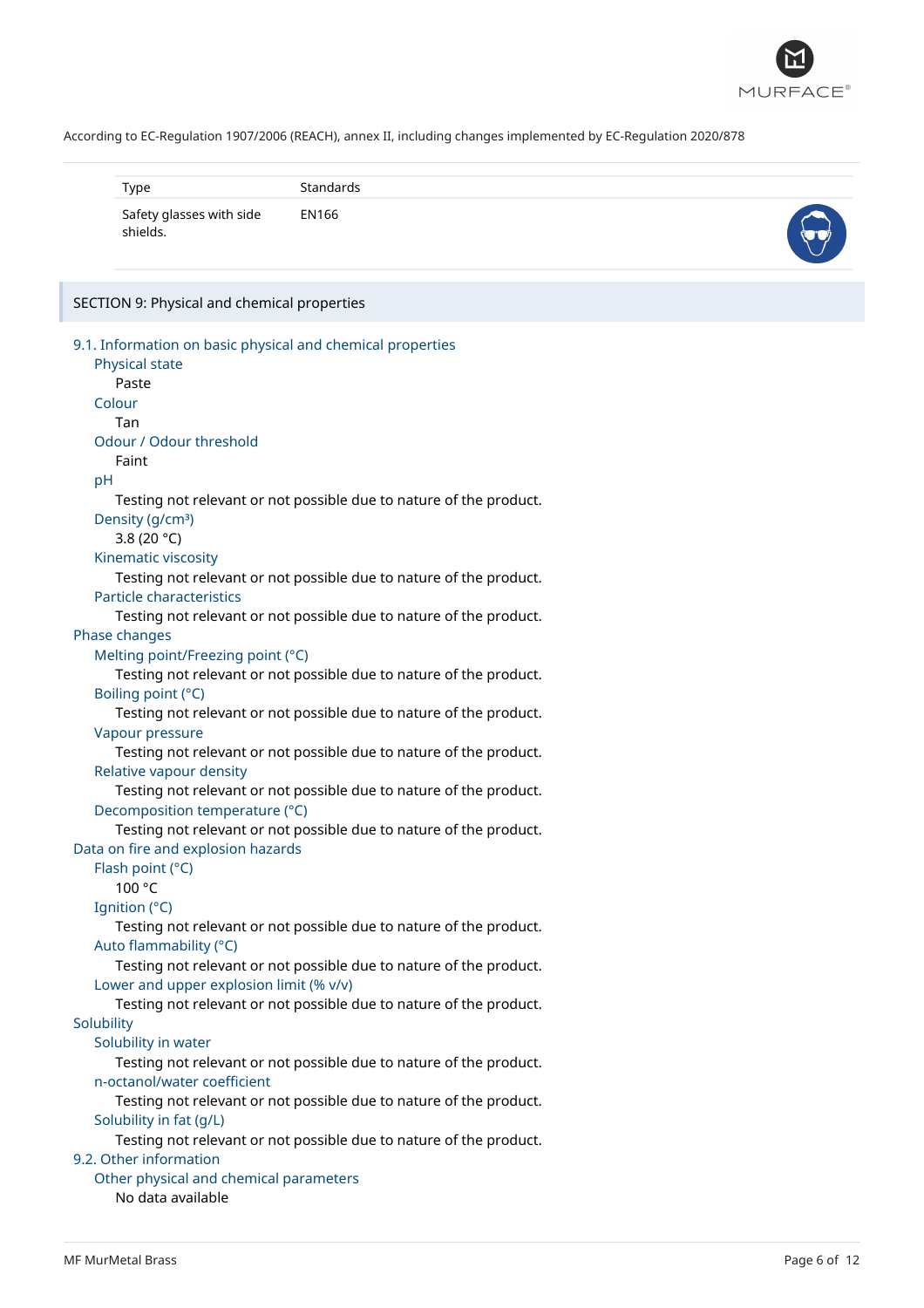

SECTION 10: Stability and reactivity

#### 10.1. Reactivity

No data available

### 10.2. Chemical stability

The product is stable under the conditions, noted in section 7 "Handling and storage".

- 10.3. Possibility of hazardous reactions
	- No special
- 10.4. Conditions to avoid

No special

### 10.5. Incompatible materials

Strong acids, strong bases, strong oxidizing agents, and strong reducing agents.

10.6. Hazardous decomposition products

The product is not degraded when used as specified in section 1.

SECTION 11: Toxicological information

### 11.1. Information on hazard classes as defined in Regulation (EC) No 1272/2008

### Acute toxicity

| Product/substance<br><b>Test method</b><br>Species<br>Route of exposure<br>Test<br>Result<br>Other information | Alcohols, C12-14, ethoxylated<br>Oral<br><b>ATE</b><br>500 mg/kg                                                                            |
|----------------------------------------------------------------------------------------------------------------|---------------------------------------------------------------------------------------------------------------------------------------------|
| Product/substance<br>Test method<br>Species<br>Route of exposure<br>Test<br>Result<br>Other information        | Mixture of 5-chloro-2-methyl-2H-isothiazol-3-one and 2-methyl-2H-isothiazol-3-one (3:1)<br>Rat<br>Inhalation<br>LC50 (4 hours)<br>0,33 mg/L |
| Product/substance<br>Test method<br>Species<br>Route of exposure<br>Test<br>Result<br>Other information        | Mixture of 5-chloro-2-methyl-2H-isothiazol-3-one and 2-methyl-2H-isothiazol-3-one (3:1)<br>Rat<br>Dermal<br>LD50<br>660 mg/kg               |
| Product/substance<br>Test method<br>Species<br>Route of exposure<br>Test<br>Result<br>Other information        | Mixture of 5-chloro-2-methyl-2H-isothiazol-3-one and 2-methyl-2H-isothiazol-3-one (3:1)<br>Rat<br>Oral<br>LD50<br>457 mg/kg                 |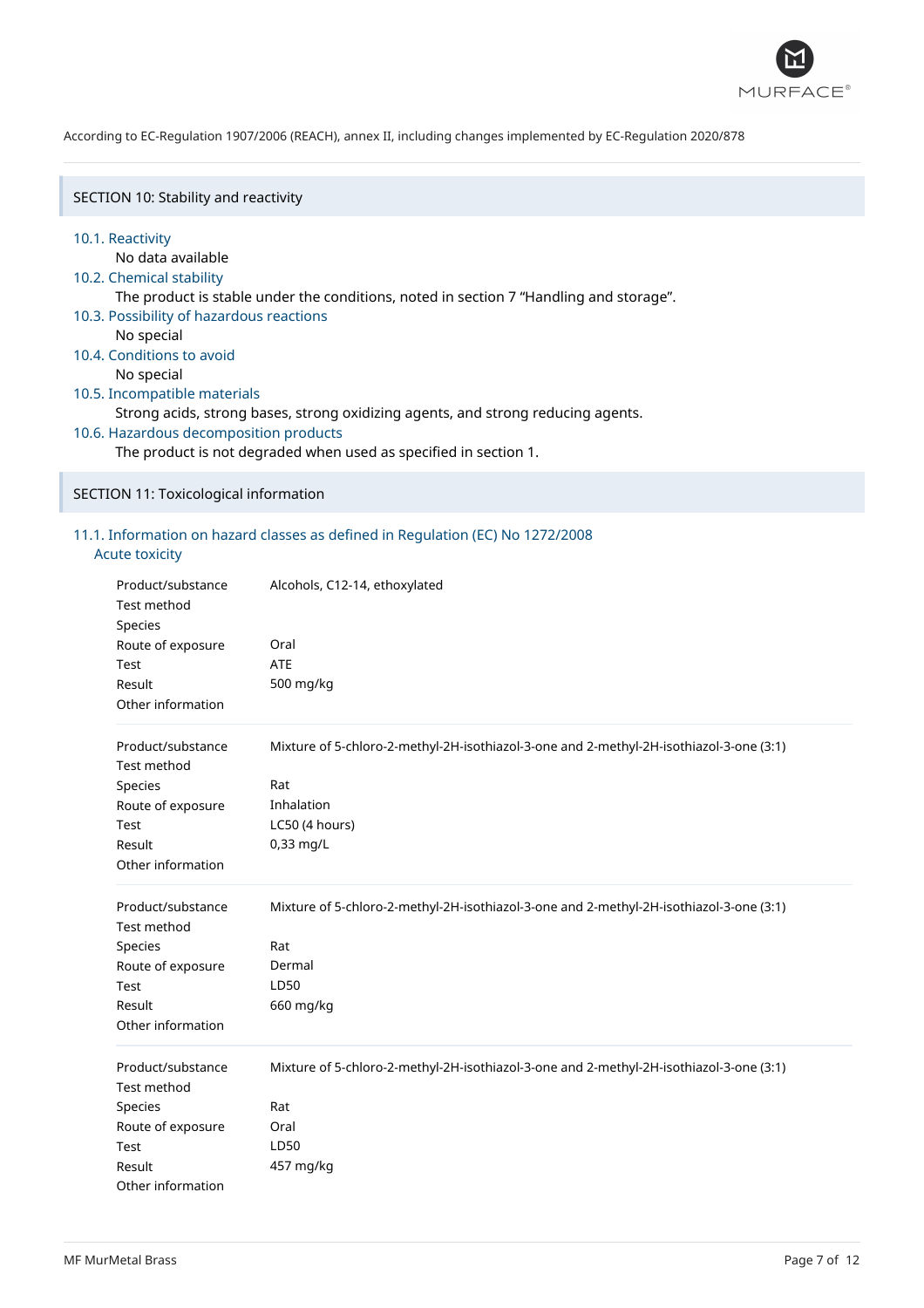

### Skin corrosion/irritation Based on available data, the classification criteria are not met. Serious eye damage/irritation Causes serious eye irritation. Respiratory sensitisation Based on available data, the classification criteria are not met. Skin sensitisation This product contains substances that may trigger an allergic reaction to predisposed persons. Germ cell mutagenicity Based on available data, the classification criteria are not met. **Carcinogenicity** Based on available data, the classification criteria are not met. Reproductive toxicity Based on available data, the classification criteria are not met. STOT-single exposure Based on available data, the classification criteria are not met. STOT-repeated exposure Based on available data, the classification criteria are not met. Aspiration hazard Based on available data, the classification criteria are not met. 11.2. Information on other hazards Long term effects Irritation effects: This product contains substances, which may cause irritation upon exposure to skin, eyes or lungs. Exposure may result in an increased absorption potential of other hazardous substances at the area of exposure. Endocrine disrupting properties No special Other information No special SECTION 12: Ecological information

### 12.1. Toxicity

| Product/substance | Mixture of 5-chloro-2-methyl-2H-isothiazol-3-one and 2-methyl-2H-isothiazol-3-one (3:1) |  |  |  |  |  |
|-------------------|-----------------------------------------------------------------------------------------|--|--|--|--|--|
| Test method       |                                                                                         |  |  |  |  |  |
| <b>Species</b>    | Daphnia                                                                                 |  |  |  |  |  |
| Compartment       |                                                                                         |  |  |  |  |  |
| Duration          |                                                                                         |  |  |  |  |  |
| Test              | <b>NOEC</b>                                                                             |  |  |  |  |  |
| Result            | 0,004 mg/L                                                                              |  |  |  |  |  |
| Other information |                                                                                         |  |  |  |  |  |
| Product/substance | Mixture of 5-chloro-2-methyl-2H-isothiazol-3-one and 2-methyl-2H-isothiazol-3-one (3:1) |  |  |  |  |  |
| Test method       |                                                                                         |  |  |  |  |  |
| Species           | Algae                                                                                   |  |  |  |  |  |
| Compartment       |                                                                                         |  |  |  |  |  |
| <b>Duration</b>   |                                                                                         |  |  |  |  |  |
| Test              | <b>NOEC</b>                                                                             |  |  |  |  |  |
| Result            | 0,0012 mg/L                                                                             |  |  |  |  |  |
| Other information |                                                                                         |  |  |  |  |  |
| Product/substance | Mixture of 5-chloro-2-methyl-2H-isothiazol-3-one and 2-methyl-2H-isothiazol-3-one (3:1) |  |  |  |  |  |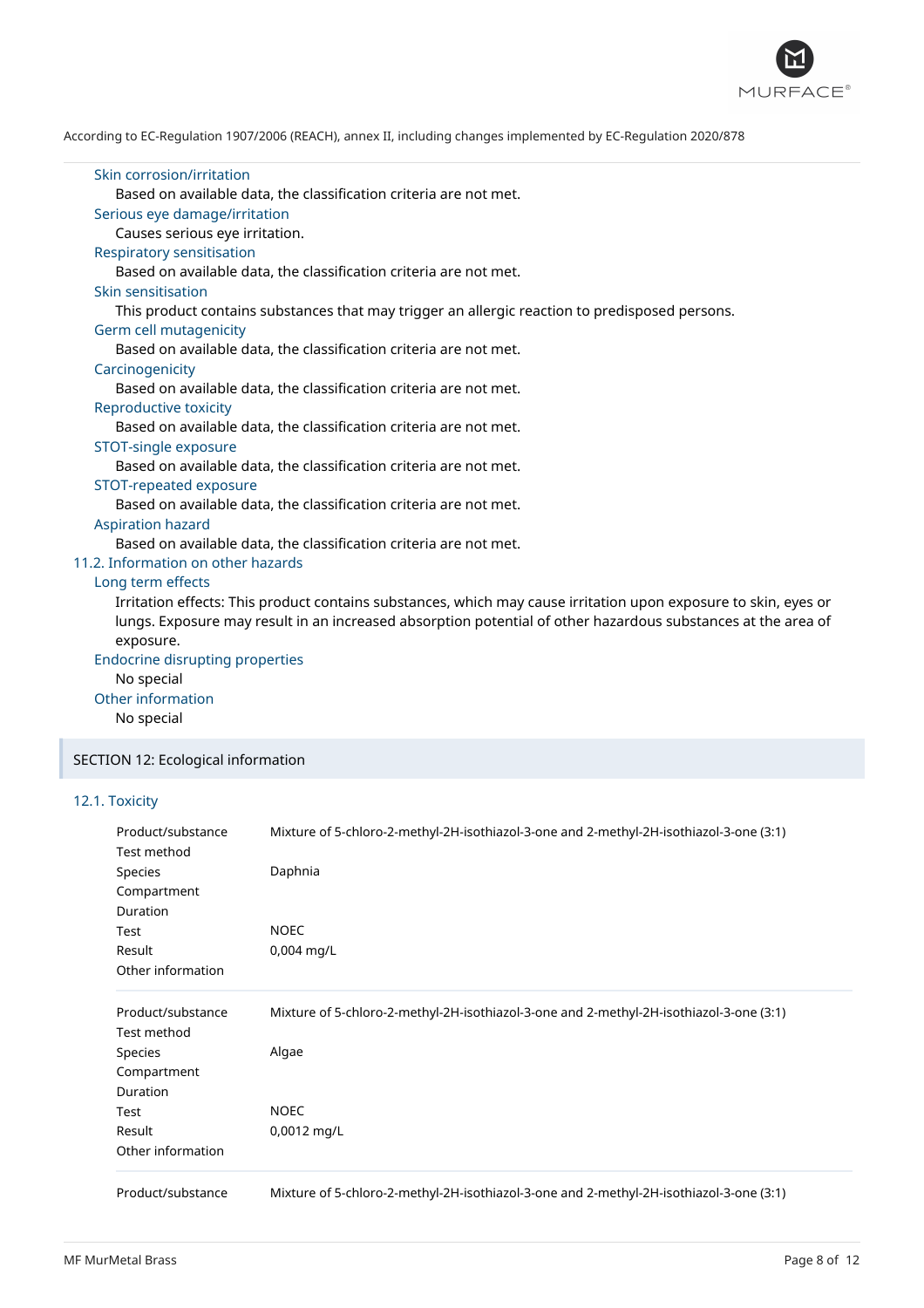

| Test method                     |                                                                                                              |  |  |  |
|---------------------------------|--------------------------------------------------------------------------------------------------------------|--|--|--|
| Species                         | Algae                                                                                                        |  |  |  |
| Compartment                     |                                                                                                              |  |  |  |
| Duration                        | 72 hours                                                                                                     |  |  |  |
| Test                            | <b>EC50</b>                                                                                                  |  |  |  |
| Result                          | 0,027 mg/L                                                                                                   |  |  |  |
| Other information               |                                                                                                              |  |  |  |
|                                 |                                                                                                              |  |  |  |
| Product/substance               | Mixture of 5-chloro-2-methyl-2H-isothiazol-3-one and 2-methyl-2H-isothiazol-3-one (3:1)                      |  |  |  |
| Test method                     |                                                                                                              |  |  |  |
| Species                         | Daphnia                                                                                                      |  |  |  |
| Compartment                     |                                                                                                              |  |  |  |
| Duration                        | 48 hours                                                                                                     |  |  |  |
| Test                            | <b>EC50</b>                                                                                                  |  |  |  |
| Result                          | $0,1$ mg/L                                                                                                   |  |  |  |
| Other information               |                                                                                                              |  |  |  |
|                                 |                                                                                                              |  |  |  |
| Product/substance               | Mixture of 5-chloro-2-methyl-2H-isothiazol-3-one and 2-methyl-2H-isothiazol-3-one (3:1)                      |  |  |  |
| Test method                     |                                                                                                              |  |  |  |
| Species                         | Fish                                                                                                         |  |  |  |
| Compartment                     |                                                                                                              |  |  |  |
| Duration                        |                                                                                                              |  |  |  |
| Test                            | <b>NOEC</b>                                                                                                  |  |  |  |
| Result                          | 0,098 mg/L                                                                                                   |  |  |  |
| Other information               |                                                                                                              |  |  |  |
| No data available               | 12.2. Persistence and degradability                                                                          |  |  |  |
| 12.3. Bioaccumulative potential |                                                                                                              |  |  |  |
| No data available               |                                                                                                              |  |  |  |
| 12.4. Mobility in soil          |                                                                                                              |  |  |  |
| No data available               |                                                                                                              |  |  |  |
|                                 | 12.5. Results of PBT and vPvB assessment                                                                     |  |  |  |
| and/or vPvB.                    | This mixture/product does not contain any substances considered to meet the criteria classifying them as PBT |  |  |  |
|                                 | 12.6. Endocrine disrupting properties                                                                        |  |  |  |
| No special                      |                                                                                                              |  |  |  |
| 12.7. Other adverse effects     |                                                                                                              |  |  |  |
|                                 | This product contains substances that are toxic to the environment. May result in adverse effects to aquatic |  |  |  |
| organisms.                      |                                                                                                              |  |  |  |
|                                 | This product contains substances, which may cause adverse long-term effects to the aquatic environment.      |  |  |  |
|                                 | SECTION 13: Disposal considerations                                                                          |  |  |  |
|                                 |                                                                                                              |  |  |  |
| 13.1. Waste treatment methods   |                                                                                                              |  |  |  |
|                                 | Product is covered by the regulations on hazardous waste.                                                    |  |  |  |
| HP 14 - Ecotoxic                |                                                                                                              |  |  |  |
|                                 | Dispose of contents/container to an approved waste disposal plant.                                           |  |  |  |
|                                 | Regulation (EU) No 1357/2014 of 18 December 2014 on waste.                                                   |  |  |  |
| <b>EWC</b> code                 |                                                                                                              |  |  |  |
| 08 01 11*<br>15 01 02           | Waste paint and varnish containing organic solvents or other dangerous substances<br>Plastic packaging       |  |  |  |
|                                 |                                                                                                              |  |  |  |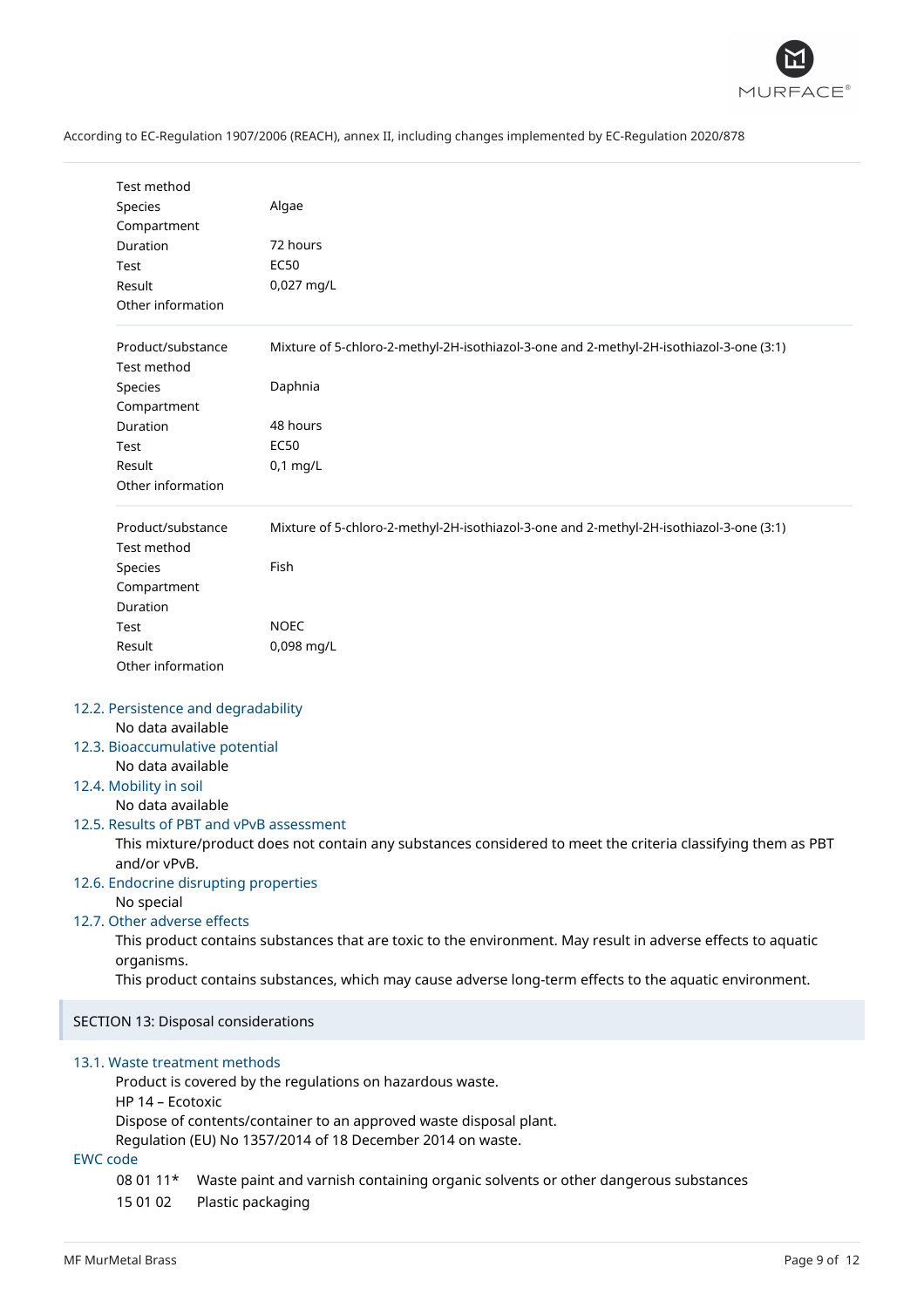

### Specific labelling

### Not applicable

### Contaminated packing

Packaging containing residues of the product must be disposed of similarly to the product.

### SECTION 14: Transport information

### 14.1. - 14.4.

This product is within scope of the regulations of transport of dangerous goods.

These substances when carried in single or combination packaging's containing a net quantity per single or inner packaging of 5 L or less for liquids or having a net mass per single or inner packaging of 5 kg or less for solids, are not subject to any other provisions of ADR/IMDG/IATA provided the packaging's meet the general provisions of 4.1.1.1, 4.1.1.2, 4.1.1.4 - 4.1.1.8 (ADR, IMDG) / 5.0.2.4.1, 5.0.2.6.1.1, 5.0.2.8 (IATA)

#### ADR/RID

| UN- or ID<br>number | UN proper shipping name                               | Labels | Packing group | Tunnel restriction<br>code |
|---------------------|-------------------------------------------------------|--------|---------------|----------------------------|
| <b>UN3077</b>       | ENVIRONMENTALLY HAZARDOUS<br>SUBSTANCE, SOLID, N.O.S. |        | Ш             | $3(-)$                     |
|                     |                                                       |        |               |                            |

### IMDG

| number | UN- or ID UN proper shipping name                     | Labels | Packing group | EmS        |
|--------|-------------------------------------------------------|--------|---------------|------------|
| UN3077 | ENVIRONMENTALLY HAZARDOUS<br>SUBSTANCE, SOLID, N.O.S. |        | Ш             | $F-A. S-F$ |

#### MARINE POLLUTANT

Yes

### IATA

| number        | UN- or ID UN proper shipping name                     | Labels | Packing group |
|---------------|-------------------------------------------------------|--------|---------------|
| <b>UN3077</b> | ENVIRONMENTALLY HAZARDOUS<br>SUBSTANCE, SOLID, N.O.S. |        | Ш             |

### 14.5. Environmental hazards

This product contains substances that are toxic to the environment. May result in adverse effects to aquatic organisms.

This product contains substances, which may cause adverse long-term effects to the aquatic environment.

### 14.6. Special precautions for user

Not applicable

14.7. Maritime transport in bulk according to IMO instruments

No data available

### SECTION 15: Regulatory information

### 15.1. Safety, health and environmental regulations/legislation specific for the substance or mixture

# Restrictions for application

Restricted to professional users.

## Demands for specific education

### No specific requirements

### SEVESO - Categories / dangerous substances

E1 - ENVIRONMENTAL HAZARDS, Qualifying quantity (lower-tier): 100 tonnes / (upper-tier): 200 tonnes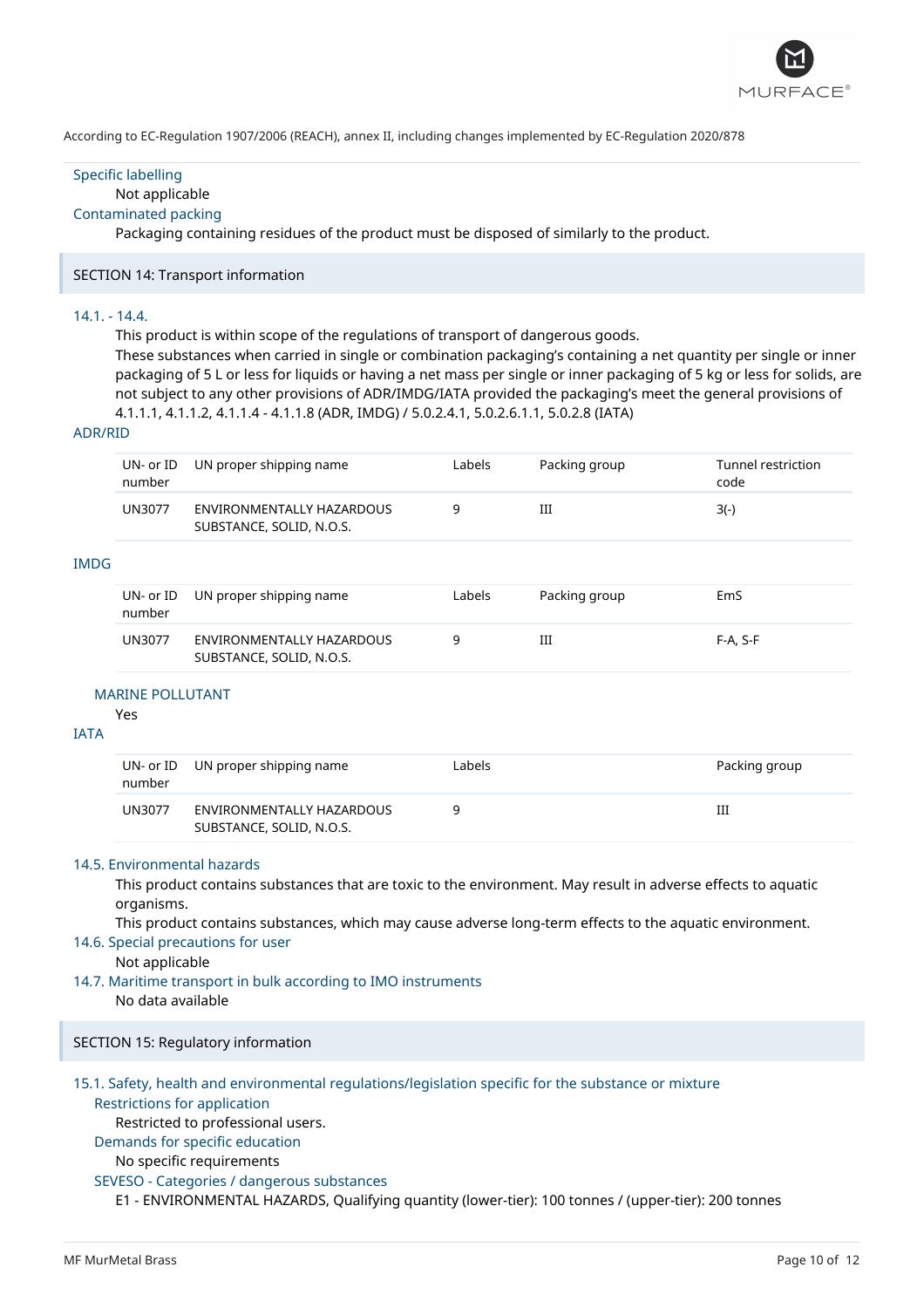

Additional information Not applicable Sources Control of Major Accident Hazards (COMAH) Regulations 2015. Regulation (EU) No 1357/2014 of 18 December 2014 on waste. CLP Regulation (EC) No 1272/2008, as retained and amended in UK law. EC-Regulation 1907/2006 (REACH), as amended by UK REACH Regulations SI 2019/758 15.2. Chemical safety assessment

No

SECTION 16: Other information

#### Full text of H-phrases as mentioned in section 3

EUH071, Corrosive to the respiratory tract.

H301, Toxic if swallowed.

H302, Harmful if swallowed.

H310, Fatal in contact with skin.

H314, Causes severe skin burns and eye damage.

H315, Causes skin irritation.

H317, May cause an allergic skin reaction.

H318, Causes serious eye damage.

H330, Fatal if inhaled.

H361, Suspected of damaging fertility or the unborn child.

H400, Very toxic to aquatic life.

H410, Very toxic to aquatic life with long lasting effects.

H412, Harmful to aquatic life with long lasting effects.

### Abbreviations and acronyms

ADN = European Provisions concerning the International Carriage of Dangerous Goods by Inland Waterway

ADR = The European Agreement concerning the International Carriage of Dangerous Goods by Road

ATE = Acute Toxicity Estimate

BCF = Bioconcentration Factor

CAS = Chemical Abstracts Service

CE = Conformité Européenne

CLP = Classification, Labelling and Packaging Regulation [Regulation (EC) No. 1272/2008]

CSA = Chemical Safety Assessment

CSR = Chemical Safety Report

DMEL = Derived Minimal Effect Level

DNEL = Derived No Effect Level

EINECS = European Inventory of Existing Commercial chemical Substances

ES = Exposure Scenario

EUH statement = CLP-specific Hazard statement

EWC = European Waste Catalogue

GHS = Globally Harmonized System of Classification and Labelling of Chemicals

IARC = International Agency for Research on Cancer (IARC)

IATA = International Air Transport Association

IBC = Intermediate Bulk Container

IMDG = International Maritime Dangerous Goods

LogPow = logarithm of the octanol/water partition coefficient

MARPOL = International Convention for the Prevention of Pollution From Ships, 1973 as modified by the Protocol

of 1978. ("Marpol" = marine pollution)

OECD = Organisation for Economic Co-operation and Development

PBT = Persistent, Bioaccumulative and Toxic

PNEC = Predicted No Effect Concentration

RID = The Regulations concerning the International Carriage of Dangerous Goods by Rail